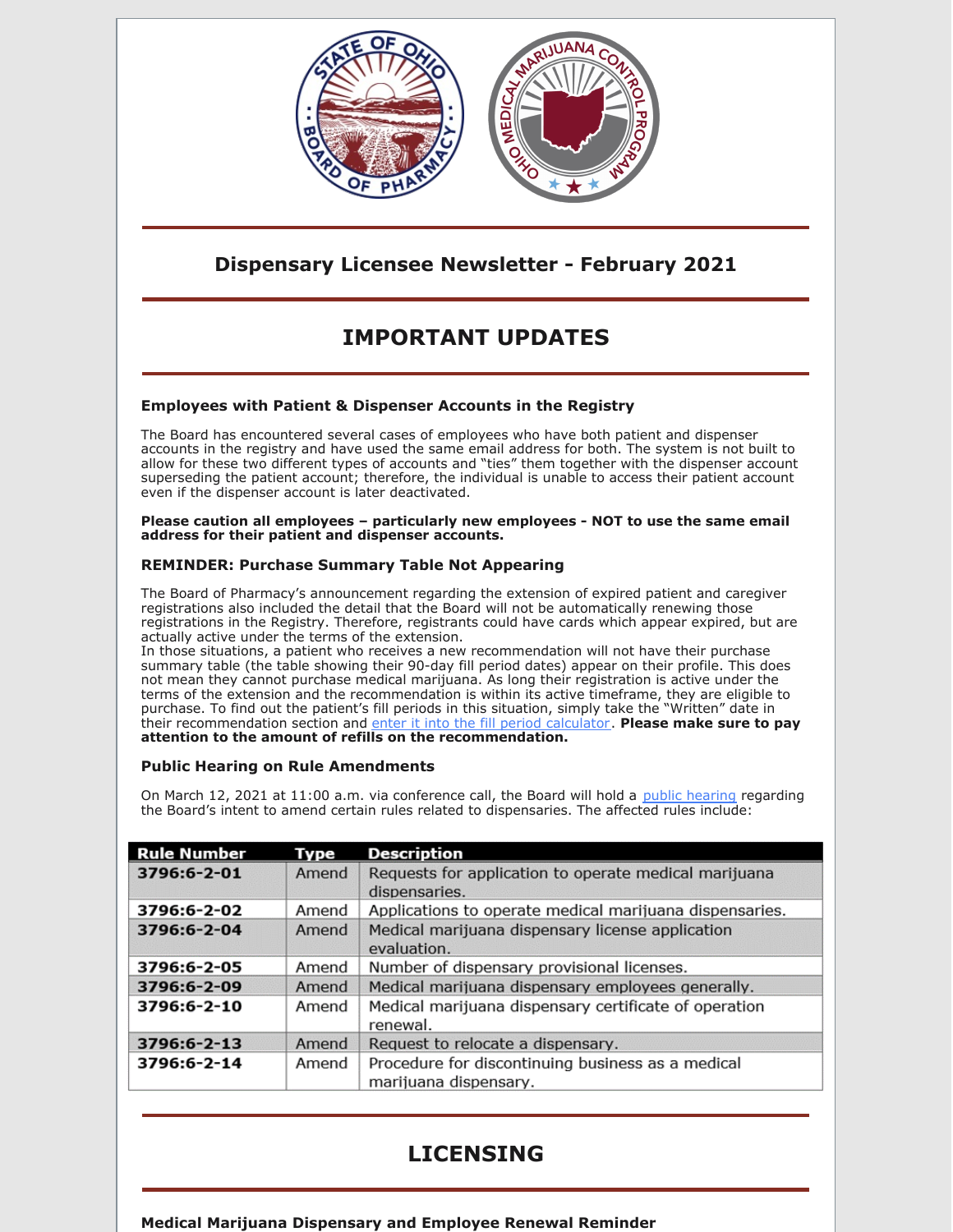In response to the COVID-19 outbreak, the Ohio General Assembly passed HB 404 which requires all licenses/registrations to be extended until July 1, 2021. **As a result of the passage of this legislation, medical marijuana dispensary employees (Associated Key, Key, and Support) and dispensaries have until July 1, 2021 to renew.** Any license renewed after the expiration date of July 1, 2021 will be deemed expired and the employee will not be authorized to work in a licensed dispensary.

**NOTE**: Only licenses with an 'Active' status and expiration date of July 1, 2021 will be eligible for renewal. Any employee who has experienced a separation of employment from a dispensary and therefore has an Inactive license, must complete a reinstatement application.

### **Dispensary Employee License Renewal**

All dispensary employee licenses for associated key employees, key employees, and support employees will be eligible for renewal through July 1, 2021. All renewal applications, materials, and payment must be submitted via eLicense Ohio. Failure to submit a timely renewal will result in the employee license expiring and the inability to work in a licensed dispensary.

The renewal fees for dispensary employee licenses are as follows:

- Associated Key Employee \$500.00
- $\bullet$  Key Employee \$250.00
- Support Employee \$100.00
- eLicense System Transaction Fee (all license types) \$3.50

#### **All payments must be made with Visa, MasterCard, or Discover via eLicense Ohio.**

A step-by-step guide on the dispensary employee renewal applications can be found [here](http://r20.rs6.net/tn.jsp?f=001P4RZ4gs7fRcihU6TcVi3lx7i9kxptT7g7Sd5O7sZ6BcmeYmA07ErgEOPaM3FVUVDntPE-V6FLCfxjsXq39NIPl-lfSBmXoK3fERGXnt0H1Ccev5tFbD0hQBQV8XPTR4vHxNQrbXwKcvdu9DEFnRMBidZAW89XoghDJe_gtA8R4SKjHx5Xd_8BOjCK1IiNBqwOOpOAThbOtX_beeRmWzvpypVgSryRoG4_NOJyqAK-lR6o_eqG0tu3DWXJRLvIeDWlKu6ZQijzBGgKSFU_SEN66_y9WVIQAbIWfJq9rzzBvIPaCt63EeWhQf5eaCmHa1aMaQL2kjoLAX0Rfx2nHN9RnexL5LABceCDbmZ5SFBFwAjX-zsguY_z0AIfOrnKVE1khPXOHyn8dERhtEL2lmIXhaobeIwW5h9ra7osHs8g3Pps8O-2aTkScHIWjkc8CTw0iIqGcVoKYTiKm96AMKMCPQmxuIWuYs0mdzUCdiT_182PtxbU9BQezjgcSHp-32gsjKQx_MjdOVPTab-MoEwA7M2YzIKSG3aQ9wX6RrO9bbJJs85pYZWnLp6uEXQkHo1d3aZ2Ql6h_kTZvVt1NWBEEYi4JXT-jNnAlrEKyGSi8OgzZd4fyWBW6LRLl9KHY3sNZDgWR4VjX9i_d4p-kmK5SF36G5IH5POkOlor97t--NdoR8PnGfyAI53tzECKCnDZ-sferqvdrndQ0neXQHAoryhWXsT_sjzY8kVMB43oec-iBuHeZrrcuG_nIh6KdatSvHuKiMjnygMVsaSX9vOixKJ1FKjZhAPZIDBakdZMk75TVAMgSiCm43goKbS38Lg_QhzhPediMrYxur7vCecf6XSl68Nsh-jwAANDcYuRlwb2w4WcR5-r1QcpGzN9e_gshTOiqVJRL4=&c=D8lBCjJfIh9xQL8JvRYMFvNoJq2nJr1TP_LiDdHC9vds_mn2UeGA2w==&ch=8I9YGjY2yWHhDGuJ0nriiHDShgTUbmyV_RZXsHKXcMC9mipmwtnT3A==).

#### **eLicense Guidance**

All renewal applications must be filed online via the eLicense Ohio system. **It is highly recommended to use Google Chrome to access eLicense Ohio and when submitting a renewal application.**

Individuals who already have an account but forgot their password may reset it by selecting the "Forgot your password?" link on the [eLicense](http://r20.rs6.net/tn.jsp?f=001P4RZ4gs7fRcihU6TcVi3lx7i9kxptT7g7Sd5O7sZ6BcmeYmA07ErgEOPaM3FVUVDQVokvRszqENKpMcUNLmuz1kiVnJVUubOqj812qDD-gCEOCAilHCQQBe6UFKYcLTFKfPyjv6TT0qPNvpfYUmjkPIGYyMKnkE3V1exiJPPrQ4MkyD7tDUwdygazm56s1KMzWtMhiGSPUqd3XTwsCmMuBcvW8IeFjl4ccZqrNA_Yi700pDk9WgArlzuJ-EFwM-_ZUj3HIXELnEpBP0lWpZ80ZegXNM60BFi8f4RPFpXrkxuUtygL2pLTCdROdL7Jxh67ZMOpSwlaW96KP3h_68Cm2ChW-1OwFepTvc5X6cv8ft5o_5F7Sqb6GPH-L_GLfsYoRZjALqmKioWouY0JUEQsOByysc2FxqP6rOzYac_D8ZNeA51zu3SC17_OM04UYFXUa8DkTpbNLySrA7MANRwWj8lnqphULR8zVR1LOhKeqfAOArgU7L1YEe1UT8C9r5kW2AS3pAmYNpOmom9nkW-Pe7bEY-2yq_pnsDa7E1oCiA9JSYqAbLLsQedejge9EM0T7RoI-Ukjub0G6sOVtFuKg==&c=D8lBCjJfIh9xQL8JvRYMFvNoJq2nJr1TP_LiDdHC9vds_mn2UeGA2w==&ch=8I9YGjY2yWHhDGuJ0nriiHDShgTUbmyV_RZXsHKXcMC9mipmwtnT3A==) login page. A password reset link will be emailed to you. The link expires after 24 hours, so be sure to reset your password as soon as possible.

Individuals who already have an account but have not accessed the system in the last 12 months may also be required to reset their password. Follow the on-screen instructions to reset your password.

For step-by-step guidance on how to register for an account on the eLicense site, visit: [www.pharmacy.ohio.gov/elicenseinstruct](http://r20.rs6.net/tn.jsp?f=001P4RZ4gs7fRcihU6TcVi3lx7i9kxptT7g7Sd5O7sZ6BcmeYmA07ErgEOPaM3FVUVDs996t3MwwcSDbVIXfKjuMkt3bkL5rhg9iNrCN7rA_Zp0a1uH9yaHCIVYRESnTlsamJCmjeyEyZD7QAbnM49Lc2jCqfSzZXq5PcXLYCKSv_UWM2ziyJiGHpd8Heqad-dDGn17DPht1x9iyqAt4Zdu9Fl2aspfpZg2v8UrSc5JB3jFP9pU7aPe4K8WBB1-AWRfT6OnImhC2E2MZNUPM_oGSZJwfewBv0Z6eMdR3lo9_QPx__xFTwZGowt0NUWJ0aUtt9phvHBudXOr7VIUXd1h6GD84XvVEO1JEogj0_XsL7wBkgrGv_UN-6fZ8-rme7aZBCfpZrx0mwpdTqURJLNApxgqahHuKFVkRufp_0ntWNLYToLTjdIuLRPlJ3kP1x8nLF9XWACIs2oHfw4apEK-u5TErCF_IyWepe9A-nsLtzwcl3FzxaOwzlfYkcf4PptQhMqE1SG5mADBjshDuEovWcKbRpx0hN2bGbf4VGtkZtO2wYGxpbYs4mkjsCC_quFrGF2_LWwQiOjtWjSx3-TnlWoxQfb-rVYsyh8JIuqLnsw=&c=D8lBCjJfIh9xQL8JvRYMFvNoJq2nJr1TP_LiDdHC9vds_mn2UeGA2w==&ch=8I9YGjY2yWHhDGuJ0nriiHDShgTUbmyV_RZXsHKXcMC9mipmwtnT3A==).

For assistance registering for an account or resetting a password in eLicense Ohio, please contact the eLicense Customer Service Center, which can be reached by calling 855-405-5514.

## **COMPLIANCE**

#### **REMINDER: Patient Profiles**

Per the Board of [Pharmacy](http://codes.ohio.gov/oac/3796:6-3-08v1) rules, patients in the Medical Marijuana Control Program are required to have a complete recommendation – which includes the full name, (Ohio) residential address, and correct phone number – before a dispensary may sell medical marijuana to that patient.

If patients are having trouble updating their address or phone number, they may (1) go to [www.ohiomedicalmarijuanaregistry.com](http://www.ohiomedicalmarijuanaregistry.com) and log in using their email address and password; (2) contact their recommending physician to correct any information contained in their registration; or (3) email [mmcpregistry@pharmacy.ohio.gov](mailto:mmcpregistry@pharmacy.ohio.gov) for assistance.

## **DISPENSARY OPERATIONS**